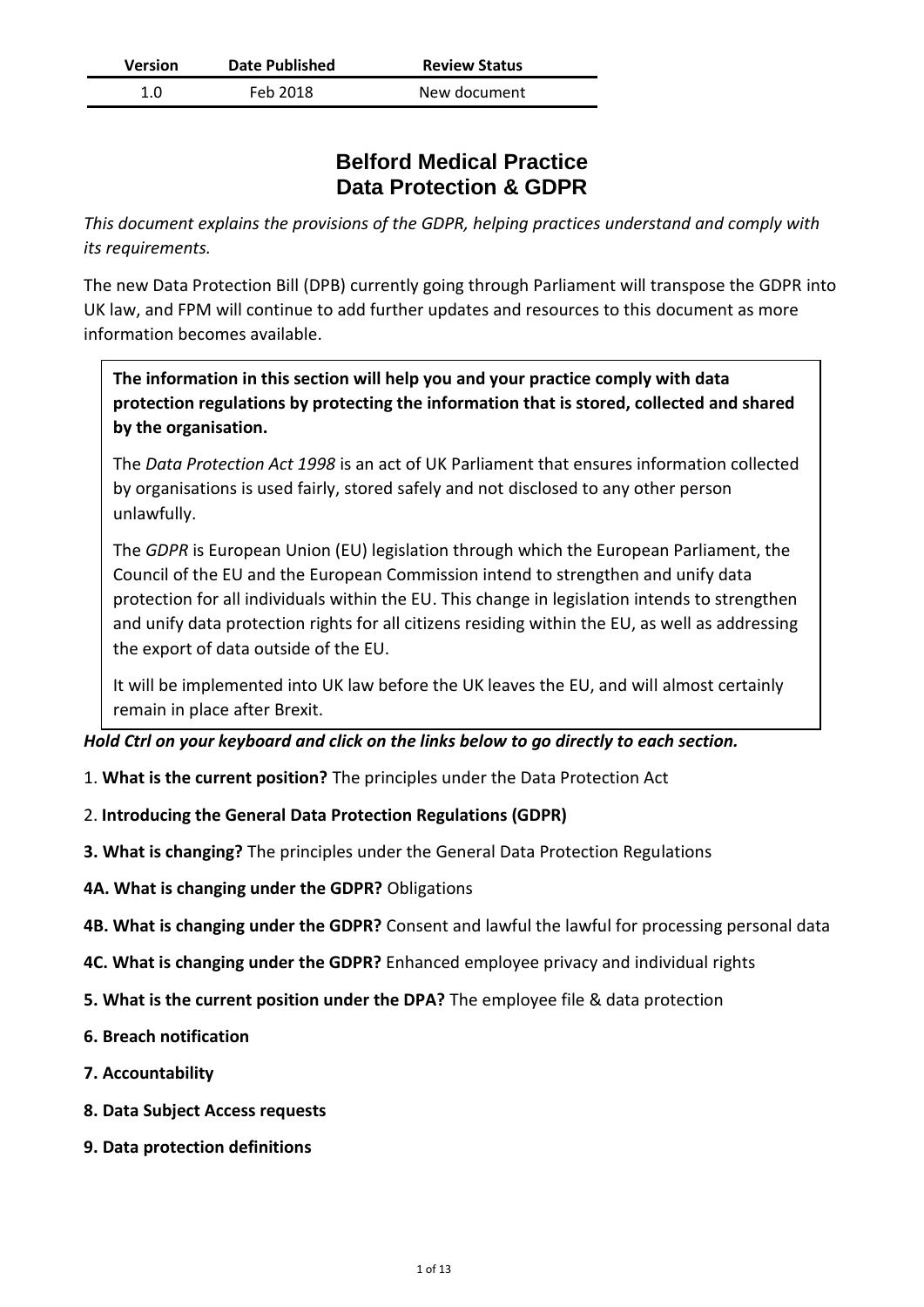# 1. **What is the current position?** The principles under the Data Protection Act

<span id="page-1-0"></span>Anyone processing personal data must comply with the eight enforceable principles of good practice:

- **One:** The information to be contained in personal data shall be obtained, and personal data shall be processed, fairly and lawfully.
- **Two:** Personal data shall be held only for one or more specified lawful purposes.
- **Three:** Personal data held for any purpose or purposes shall not be used or disclosed in any matter incompatible with that purpose or those purposes. The data shall be adequate, relevant and not excessive in relation to that purpose or those purposes.
- **Four:** Personal data shall be accurate and, where necessary, kept up to date.
- **Five:** No data shall be kept for longer than is necessary for those purposes.
- **Six:** An individual shall be entitled, at reasonable intervals and without undue delay or expense, to be informed by any data user whether they hold personal data of which that individual is the subject; and they can have access to any such data held by a data user, which may incur an administration charge.
- **Seven:** An individual shall be entitled, where appropriate, to have such data corrected or erased. Appropriate security measures shall be taken against unauthorised access to, or alteration, disclosure or destruction of, personal data and against accidental loss or destruction of personal data.
- **Eight:** Personal data held for any purpose or purposes shall not be transferred to countries without adequate protection.

In accordance with the Data Protection Act 1998, the Practice will only process data on the following basis:

- If the data subject has given consent
- If it is necessary in relation to the performance or formation of contracts in relation to the data subject
- If it is required under a legal obligation
- If it is necessary to protect the vital interests of the data subject
- If it is necessary to carry out public functions
- If it is necessary to pursue the legitimate interests of the data controller or third party (unless it could prejudice the data subject's interests)

Sensitive personal data will only be processed:

- With explicit consent of the data subject, if the data subject has made the information public
- If the data is required by law and is in respect of employment purposes
- If it is necessary in order to protect the vital interests of the data subject or another in relation to the administration of justice or legal proceedings for medical purposes by health professionals in order to safeguard racial equality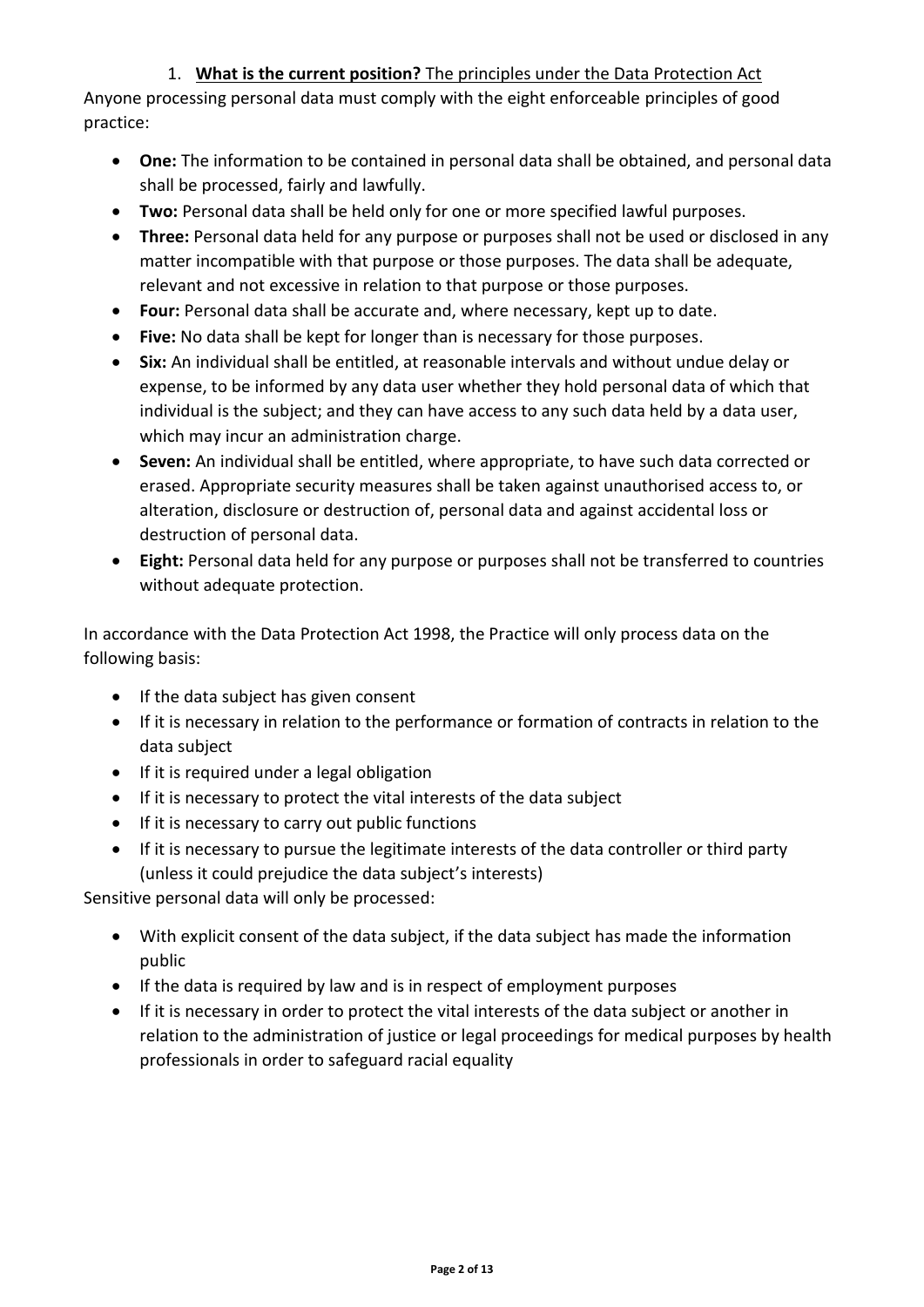# <span id="page-2-0"></span>**2 Introducing the General Data Protection Regulations (GDPR)**

A new Data Protection Bill ("DPB") in the UK will enact the General Data Protection Regulations with effect from 25 May 2018. The Information Commissioners Office, responsible to regulating data use in the UK, has stated that the introduction of the new legislation is *"the biggest change to data protection law for a generation"*. They go on to say that *"if your organisation cannot demonstrate that good data protection is a cornerstone of your business policy and practices, you are leaving your organisation open to enforcement action that can damage both public reputation and bank balance."*

They have advised that their primary focus will be safeguarding customer and client data, and most organisations have good grounds for requesting, retaining and processing employee data. However, this does not exempt GP practices from having to comply. In addition to the financial risks of the practice not complying with data protection law, individuals will also have greater rights to challenge the organisation's use of their data, which could lead to costly legal action.

**Introduction to the GDPR (ICO):** [ico.org.uk/for-organisations/guide-to-the-general-data-protection](https://ico.org.uk/for-organisations/guide-to-the-general-data-protection-regulation-gdpr/)[regulation-gdpr/](https://ico.org.uk/for-organisations/guide-to-the-general-data-protection-regulation-gdpr/)

**12 Steps to Prepare for GDPR (ICO)**: [ico.org.uk/media/1624219/preparing-for-the-gdpr-12](https://ico.org.uk/media/1624219/preparing-for-the-gdpr-12-steps.pdf) [steps.pdf](https://ico.org.uk/media/1624219/preparing-for-the-gdpr-12-steps.pdf)

*If you are having trouble opening this link copy and paste it into your internet browser search bar*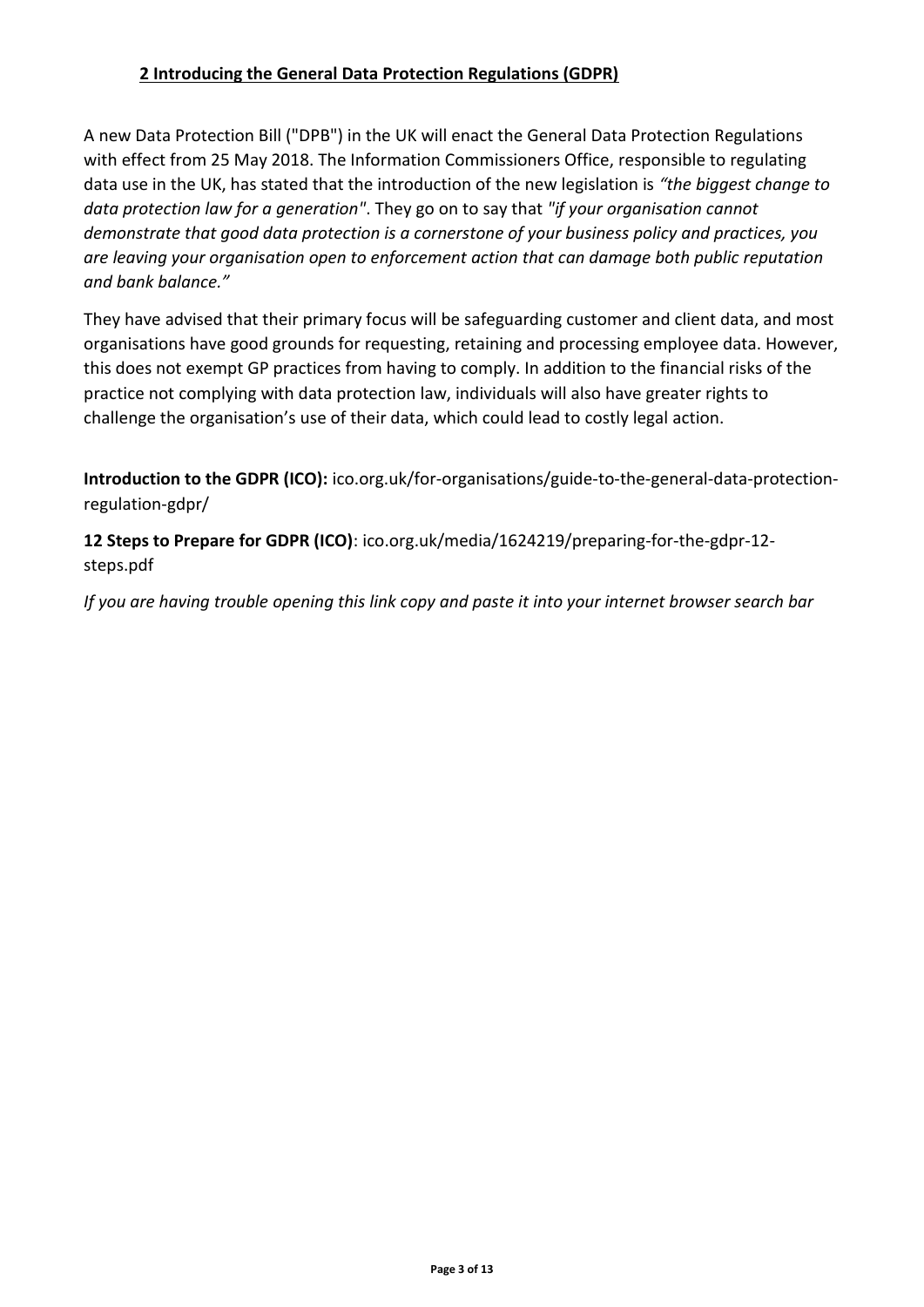<span id="page-3-0"></span>Below are the key principles under GDPR, which all organisations must comply with when processing employee personal data:

### **Three of these are consistent with the Data Protection Act:**

- **Purpose Limitation** Personal information is collected for specific, explicit and legitimate purposes
- **Storage Limitation** Personal information is retained for only as long as is necessary
- **Integrity and Confidentiality** Personal information is processed in a way that ensures appropriate security of the data

### **Three of these have been further strengthened under GDPR:**

- **Lawfulness, fairness and transparency** The fair, lawful and transparent processing of personal information
- **Data minimisation** Stored personal information is "adequate, relevant and limited to what is necessary."
- **Accuracy -** Stored personal information is "accurate and, where necessary, kept up to date"

### **A new principle has also been introduced:**

• **Accountability** - "the controller shall be responsible for, and be able to demonstrate, compliance with the principles."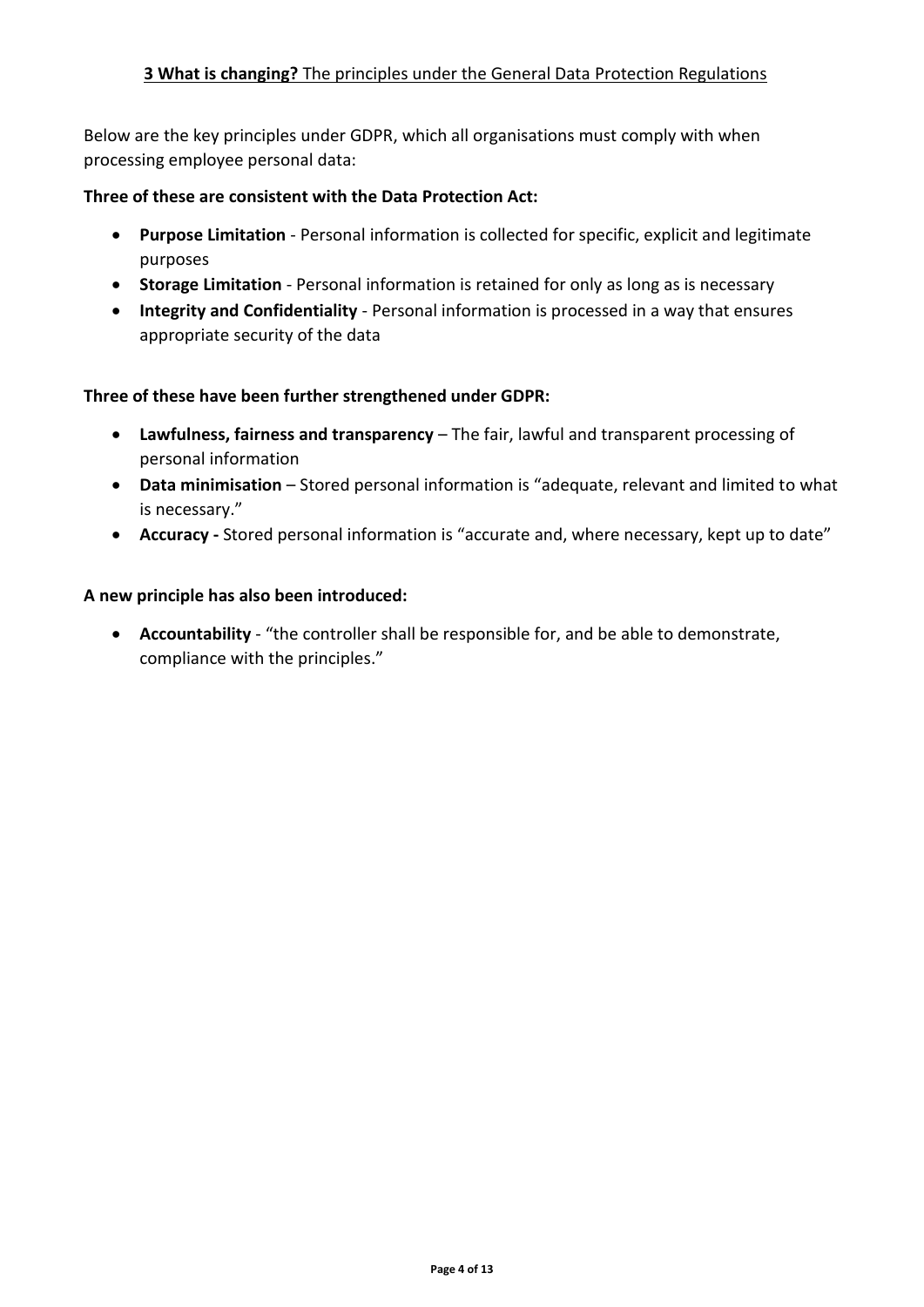### <span id="page-4-0"></span>**4 a) What is changing under the GDPR?** Obligations

Privacy measures will now need to be built into all data processing activities to identify privacy problems at an early stage. These measures will be embedded throughout the employee life cycle.

Practices will need to show that they have considered and integrated data protection into processing activities at every level, including raising awareness of privacy and data protection within the practice. The result is that your activities are less likely to be privacy intrusive, enabling you to meet your legal obligations and avoid breaching GDPR.

### **Checklists for Data Controllers and Data Processors (ICO):**

[ico.org.uk/for-organisations/resources-and-support/data-protection-self-assessment/getting](https://ico.org.uk/for-organisations/resources-and-support/data-protection-self-assessment/getting-ready-for-the-gdpr/)[ready-for-the-gdpr/](https://ico.org.uk/for-organisations/resources-and-support/data-protection-self-assessment/getting-ready-for-the-gdpr/)

### **Self-Assessment Tool (ICO):**

[ico.org.uk/for-organisations/resources-and-support/data-protection-self-assessment/](https://ico.org.uk/for-organisations/resources-and-support/data-protection-self-assessment/)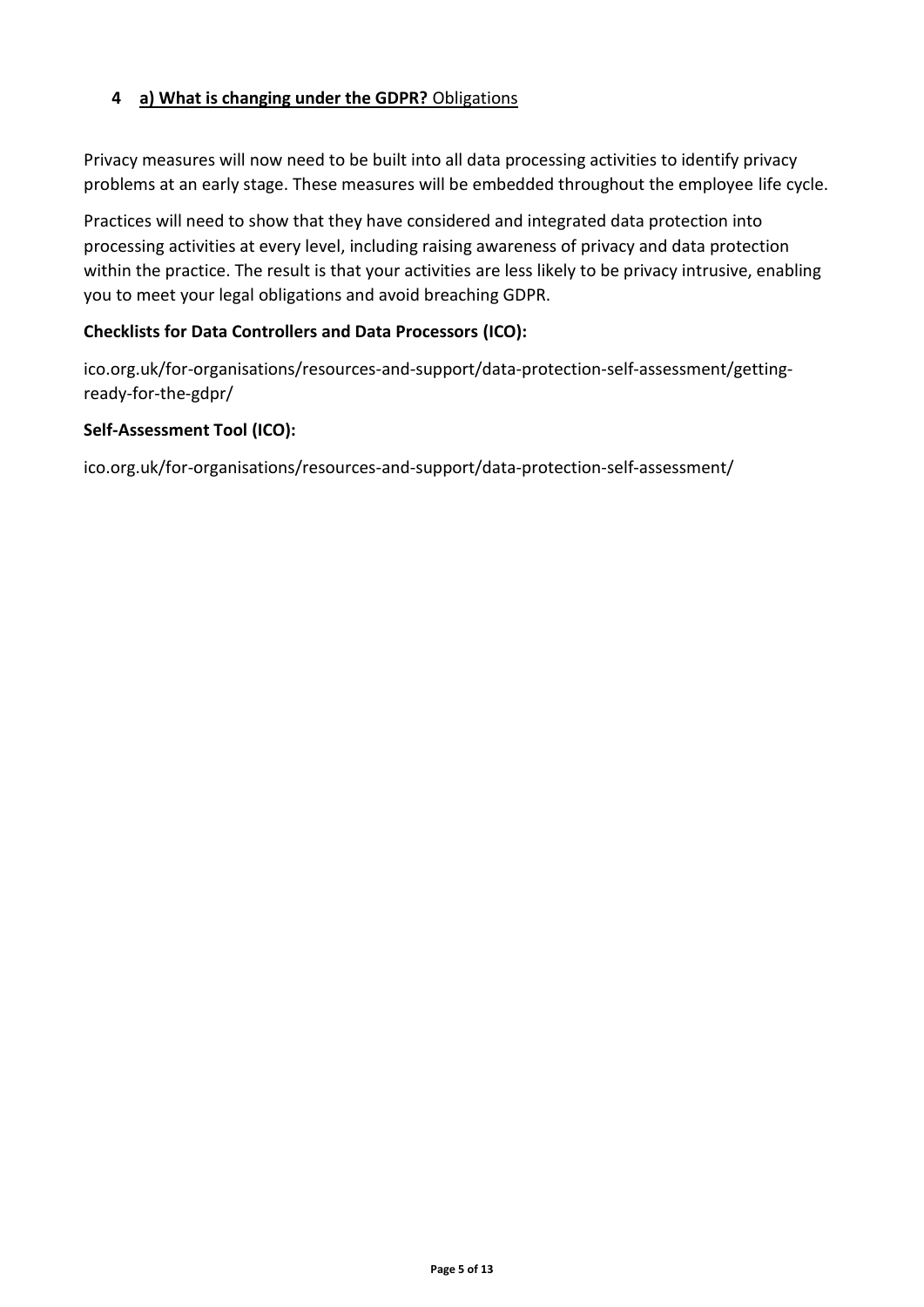# <span id="page-5-0"></span>**4. b) What is changing under the GDPR?** Consent and the lawful processing of personal data

In order to process employee data, you must meet at least **one** of the following criteria for each piece of data:

- The data subject has given explicit written consent to their data being processed, which they have the right to withdraw.
- The data is being processed for the performance of a contract with the data subject (such as staff administration), or the data is being processed at the request of the data subject prior to entering into a contract (such as reference checks)
- The data is being processed in compliance with a legal obligation (such as HMRC. PAYE, sick pay and auto enrolment)
- The data is being processed to protect the individual's 'vital interests'. This condition only applies in cases of life or death, such as where an individual's medical history is disclosed to a hospital's A&E department treating them after a serious road accident.
- The data is being processed in the exercise of official authority, covering public functions and powers that are set out in law, or to perform a specific task in the public interest that is set out in law.
- The data is being processed in pursuit of the employer's 'legitimate interests' (such as transmitting personal data within the company for internal admin purposes)

The ICO have advised employers not to use consent as the basis to process employee data if they have another legal basis under GDPR, e.g. 'the performance of the contract' or 'compliance with a legal obligation' are likely to be the strongest grounds, depending on the type of data.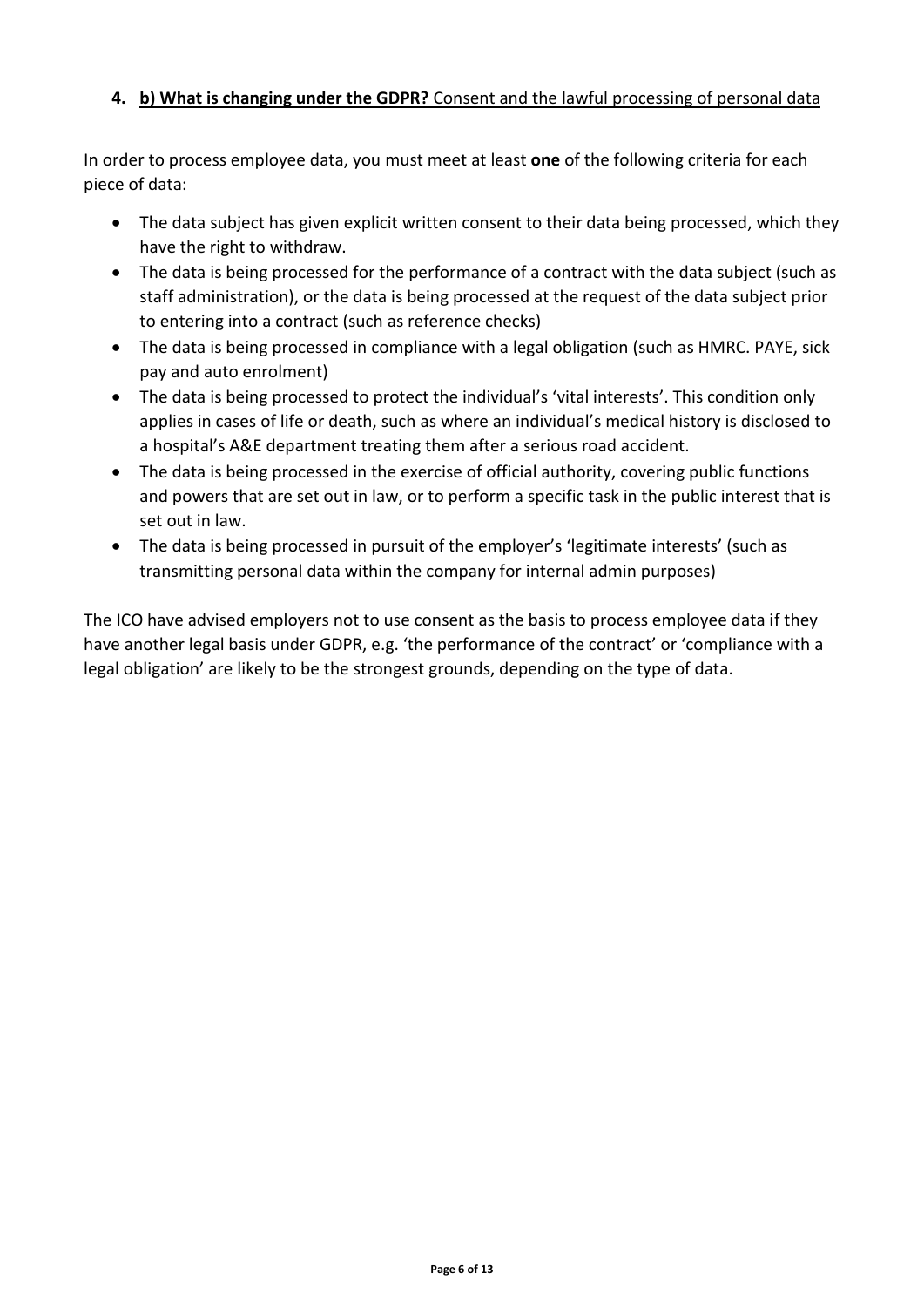# <span id="page-6-0"></span>**4. c) What is changing under the GDPR?** Enhanced employee privacy and individual rights

Under the new legislation, the employee will have the following personal data rights:

- *The right to be informed* data processors must provide 'fair processing information', usually through a privacy notice.
- *The right of access* GDPR gives enhanced rights of Data Subject access. They are entitled to more information than under the DPA. In general, no fee can be charged by a Data Controller for providing a Data Subject with copies of their personal data and the timescale for a Data Controller to respond to a request will now be one month.
- *The right to rectification* The GDPR gives individuals the right to have personal data rectified if it is inaccurate or incomplete.
- *The right to erasure* GDPR provides Data Subjects with a new enhanced right to request erasure of their personal data.
- *The right to restrict processing* Individuals have a right to 'block' or suppress processing of personal data.
- *The right to data portability* The right to data portability allows individuals to obtain and reuse their personal data for their own purposes across different services. It allows them to move, copy or transfer personal data easily from one IT environment to another in a safe and secure way, without hindrance to usability.
- *The right to object* Individuals have the right to object to: processing based on legitimate interests or the performance of a task in the public interest/exercise of official authority (including profiling); direct marketing (including profiling); and processing for purposes of scientific/historical research and statistics.
- *Rights in relation to automated decision making and profiling for example, if you use the* Bradford Factor for absence monitoring).

Privacy and Enhanced Individual Rights

There are several scenarios facing employers with regard to how they store and manage employee information:

- 1. All employee information is held centrally on a server.
- 2. Some employee information is held electronically on a central system and some information is held electronically in managers' sub-folders.
- 3. Some employee information is held electronically on a central system and some information is held electronically in managers' sub-folders. Information is also held manually across a variety of different sites.
- 4. Some employee information is held electronically on a central system and some information is held electronically in managers' sub-folders. Information is also held manually across a variety of different sites. Further information about the employee is stored at home or on managers' computers.

**You should audit your employee information to see what data you have and how it is stored. You can then use this data map to carry out a minimisation exercise - consider what information you need to store and how it can comply with the enhanced responsibilities.**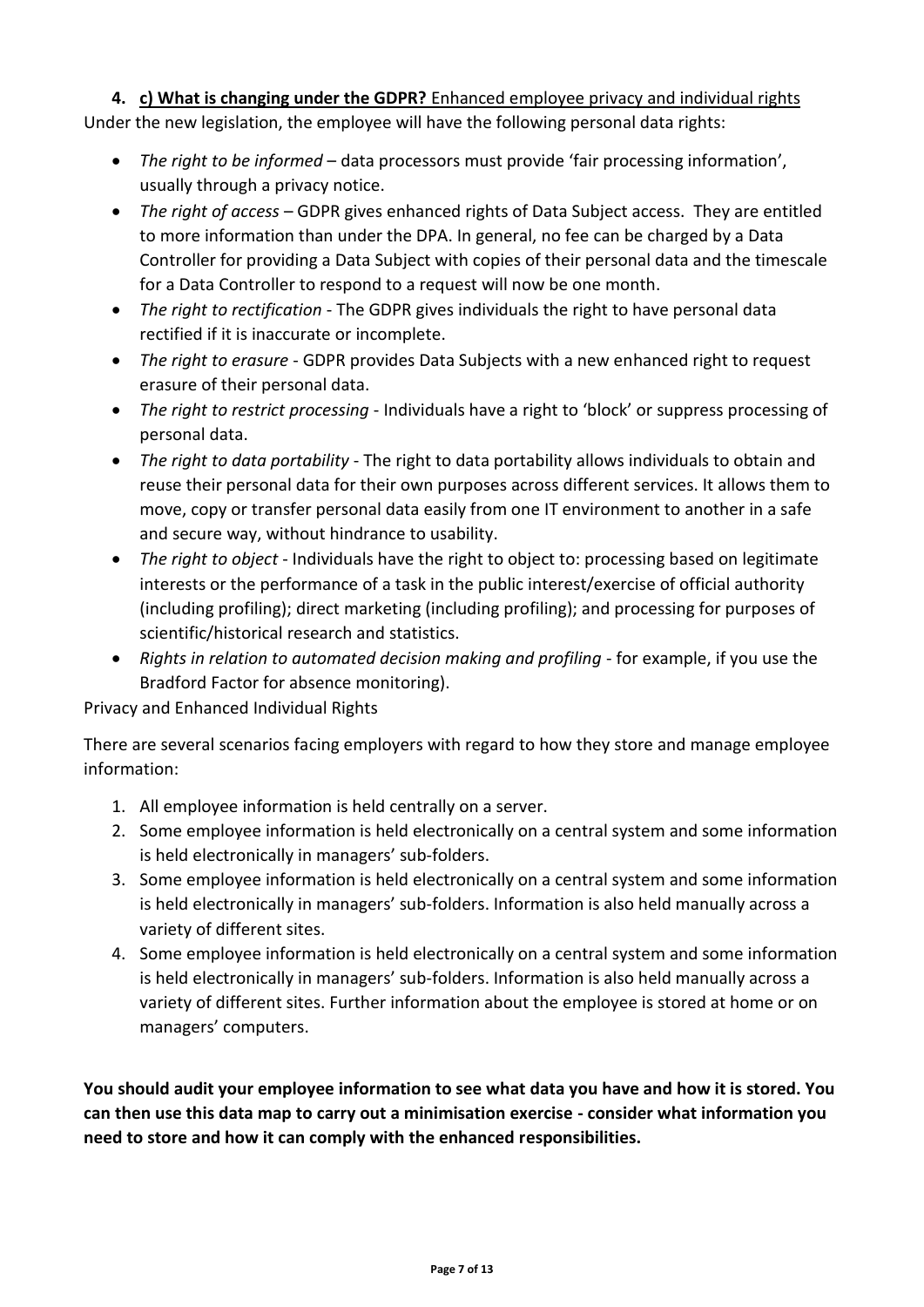# <span id="page-7-0"></span>**5. What is the current position under the DPA?** The employee file & data protection

- Ensure that all workers are aware of the nature and source of any information kept about them, how it will be used and who it will be disclosed to.
- Nominate a member of staff to be responsible for keeping and maintaining this file on each employee.

In principle, employee files must be kept to satisfy statutory requirements. These cover, for example:

- Hours of work (employment law legislation);
- Holidays taken (employment regulation inspections/health and safety);
- Statutory Sick Pay, Maternity Pay, Adoptive Parental Leave and Pay, time-off taken for dependant emergencies, time off without Pay for Parental Leave;
- Recovery from the Inland Revenue of Maternity, Adoption and / or Paternity Pay Disciplinary action and the outcome of grievances (employment legislation);
- Minimum wage compliance (employment legislation);
- Accidents at work (Health and Safety regulations)

Perhaps more importantly, they can help the growth and development of the practice because they are a record of how the talents and skills of the individual are being developed.

They can also help employers to:

- Identify any patterns of absence, lateness and / or sickness;
- Ensure disciplinary matters are dealt with consistently throughout the Practice;
- Assist with identification of training needs;
- Defend the Employer's actions if Employee's claims are made to Employment Tribunals or the Courts
- Supply information to insurers and others for them to handle claims e.g. accidents.

The following information and documents should be kept on the employee file as appropriate:

- Completed Application for Employment and Equal Opportunity Forms.
- Interview notes.
- Job offer letter and acceptance.
- Any references.
- Any checks made, such as CRB (if applicable), right to work in UK.
- Any medical reports.
- Completed induction checklist.
- Copy of the written Statement of Terms and Conditions of Employment and any subsequent notes issued which amend it (e.g. salary changes – amounts & dates).
- Details of any Probationary arrangements, reviews and related correspondence.
- Any holiday request forms for the relevant periods.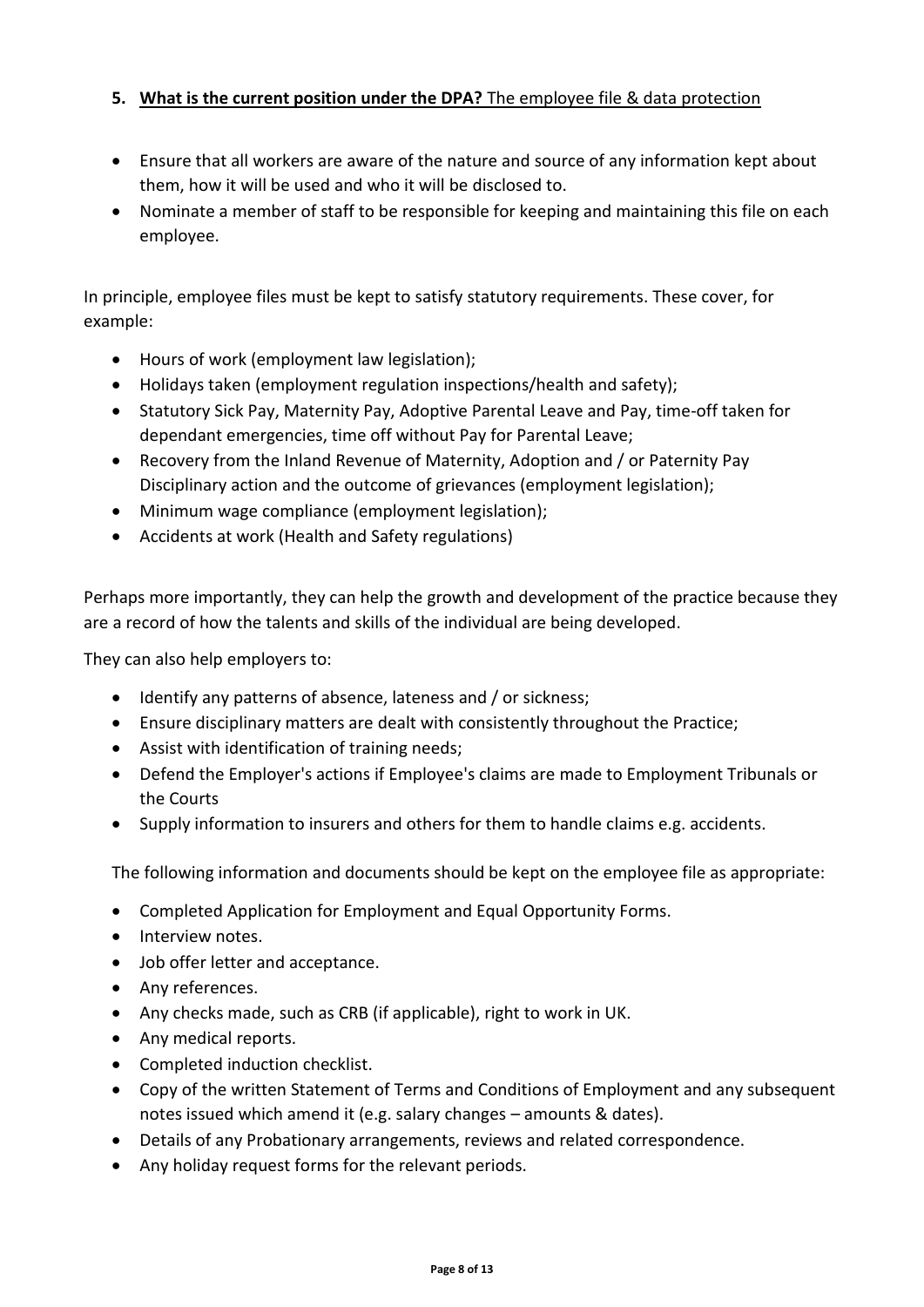- Individual employee absence record, coded by reason for absence.
- Copies of any disciplinary warnings, appeals, agreed actions and outcomes.
- Copies of any grievances raised and outcomes.
- A copy of the 'Details of Employee' Form.
- The file should contain a signed copy of the Written Statement of Terms and Conditions of Employment which should be issued with the Employee Handbook.
- Any and all agreed amendments to their Written Statement of Terms and Conditions of Employment should also be placed on the Employee's file.
- Ensure that all workers are aware of the nature and source of any information kept about them, how it will be used and who it will be disclosed to.

The Information Commissioner has yet to update the Employment Practices Code and other existing codes, and has not confirmed when it will published revised versions in line with GDPR. Practices are therefore encouraged to familiarise themselves with the current codes and ensure they are complying with current law. The codes are available at the following links:

**Employment Practices Code** ico.org.uk/for-organisations/guide-to-data-protection/employment/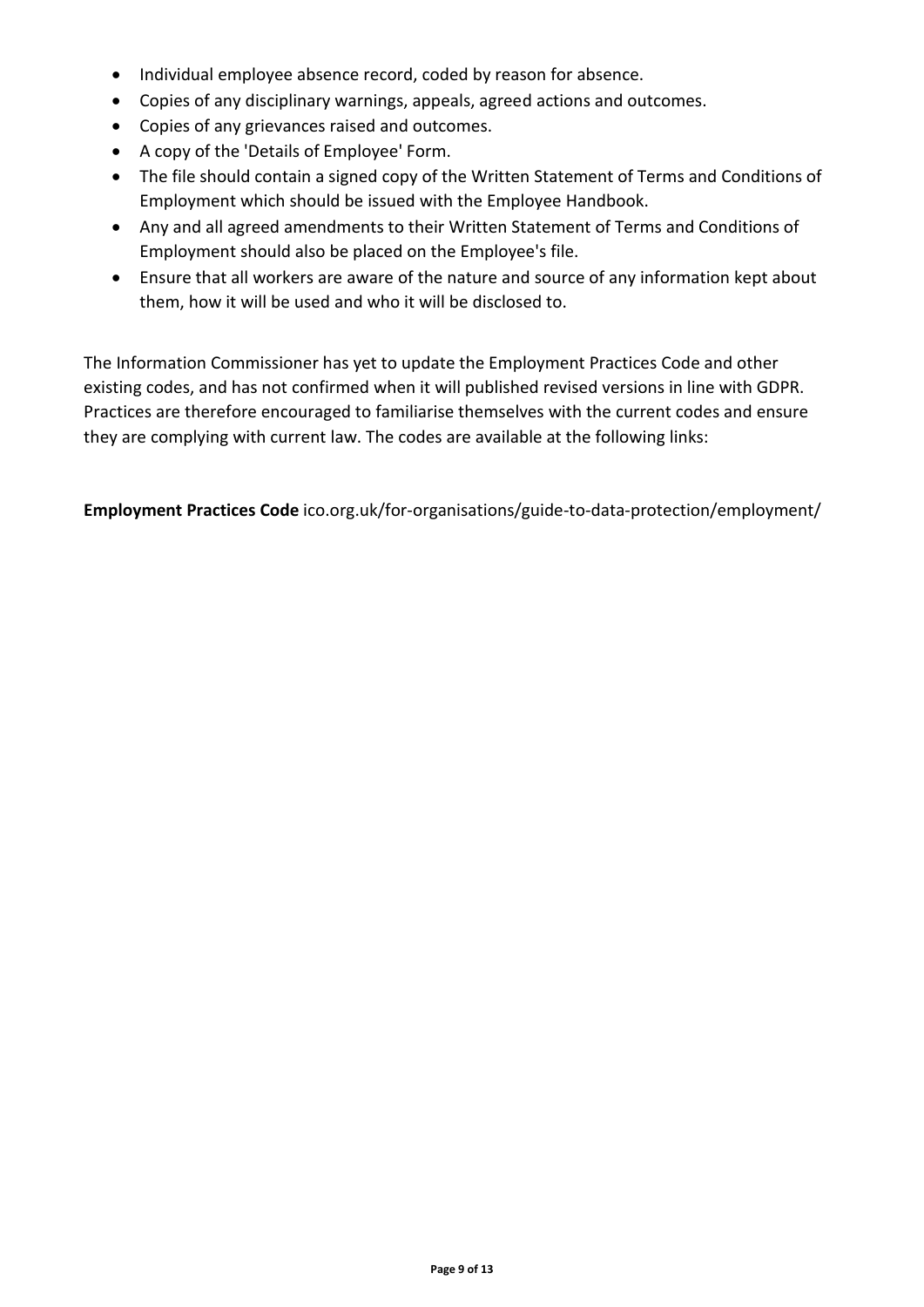# <span id="page-9-0"></span>**6. Breach Notification**

A personal data breach is any breach of security, either accidental or deliberate, that leads to the accidental or unlawful destruction, loss, alteration, unauthorised disclosure of, or access to, personal data.

### **Circumstances in which a breach may occur**

- Loss of control/limitation of employee rights
- Discrimination
- Identity theft or fraud
- Financial loss
- Damage to reputation
- Loss of confidentiality
- Other significant social disadvantage

Under the regulations, employers must document any breach, specifically:

- Facts relating to the breach
- The effect of the breach
- Any remedial action taken to prevent recurrence.

### **To notify or not to notify – that is the question!**

- You must notify the relevant supervisory authority (ICO and NHS) within 72 hours of becoming aware of a breach **IF** the breach is likely to result in a risk to the rights and freedoms of individuals. In the HR context, this is unlikely.
- You need to notify individuals without undue delay **IF** the breach is likely to result in a high risk to the rights and freedoms of the employee.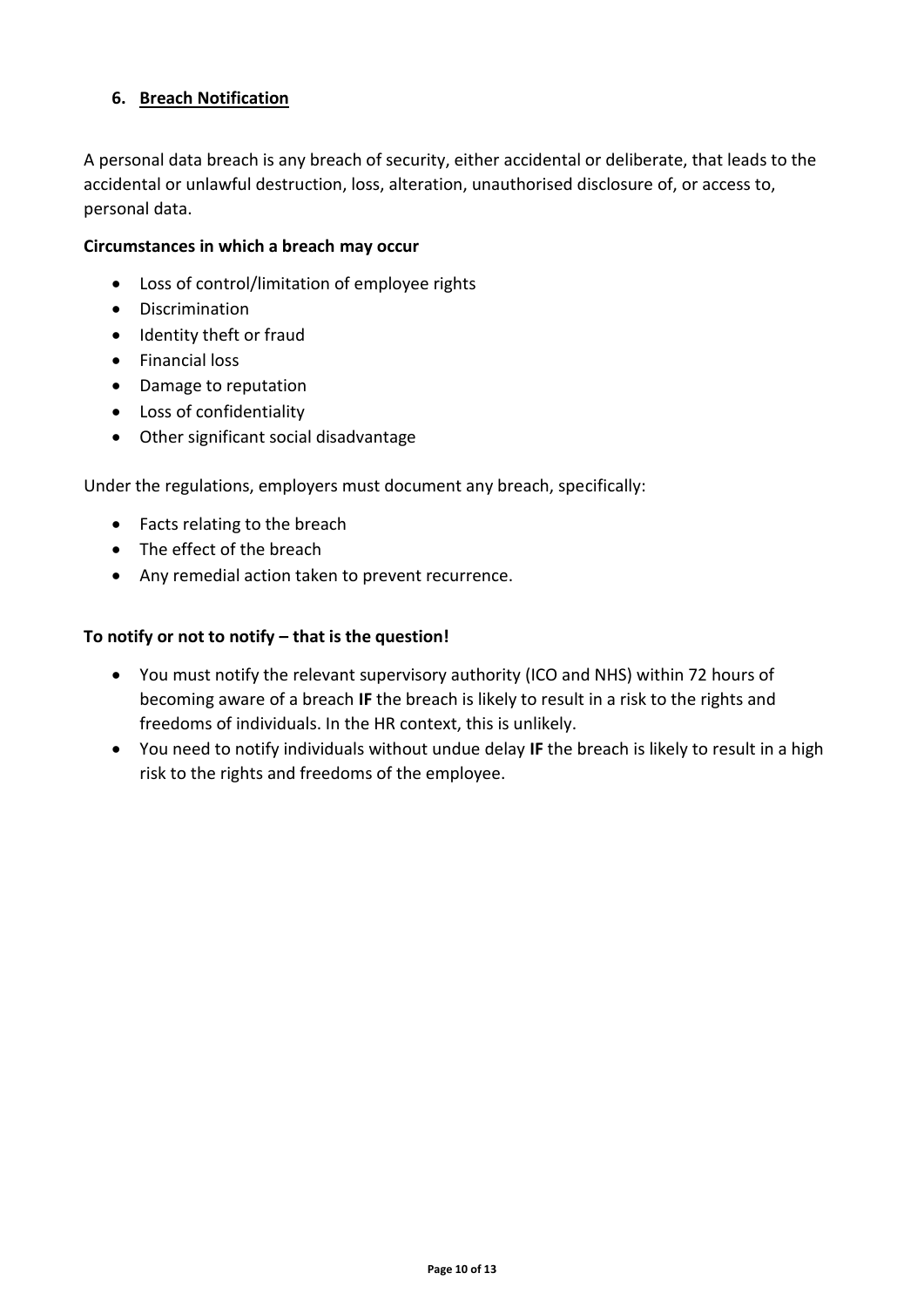# <span id="page-10-0"></span>**7. Accountability**

You need to be able to demonstrate that any processing is carried out in accordance with *[the first 6](#page-3-0)  [GDPR principles.](#page-3-0)* 

Specifically, you will need to update your written policies and processes and be able to provide evidence of an audit process of your own internal processes (e.g. a data map) and those of third parties (e.g. a data map or statement from any third parties such as payroll providers). You also need to make sure that any policies are adhered to or risk falling to meet your accountability obligations as per the legislation.

Public authority bodies that process personal information to appoint a nominated Data Protection officer (DPO), who will be responsible for GDPR compliance. The DPO should report to the highest level of management and must be informed of all data protection issues within the organisation.

**The DPO may be an employee of the practice, or an individual who represents several practices at a federated/CCG/health board/LMC level.**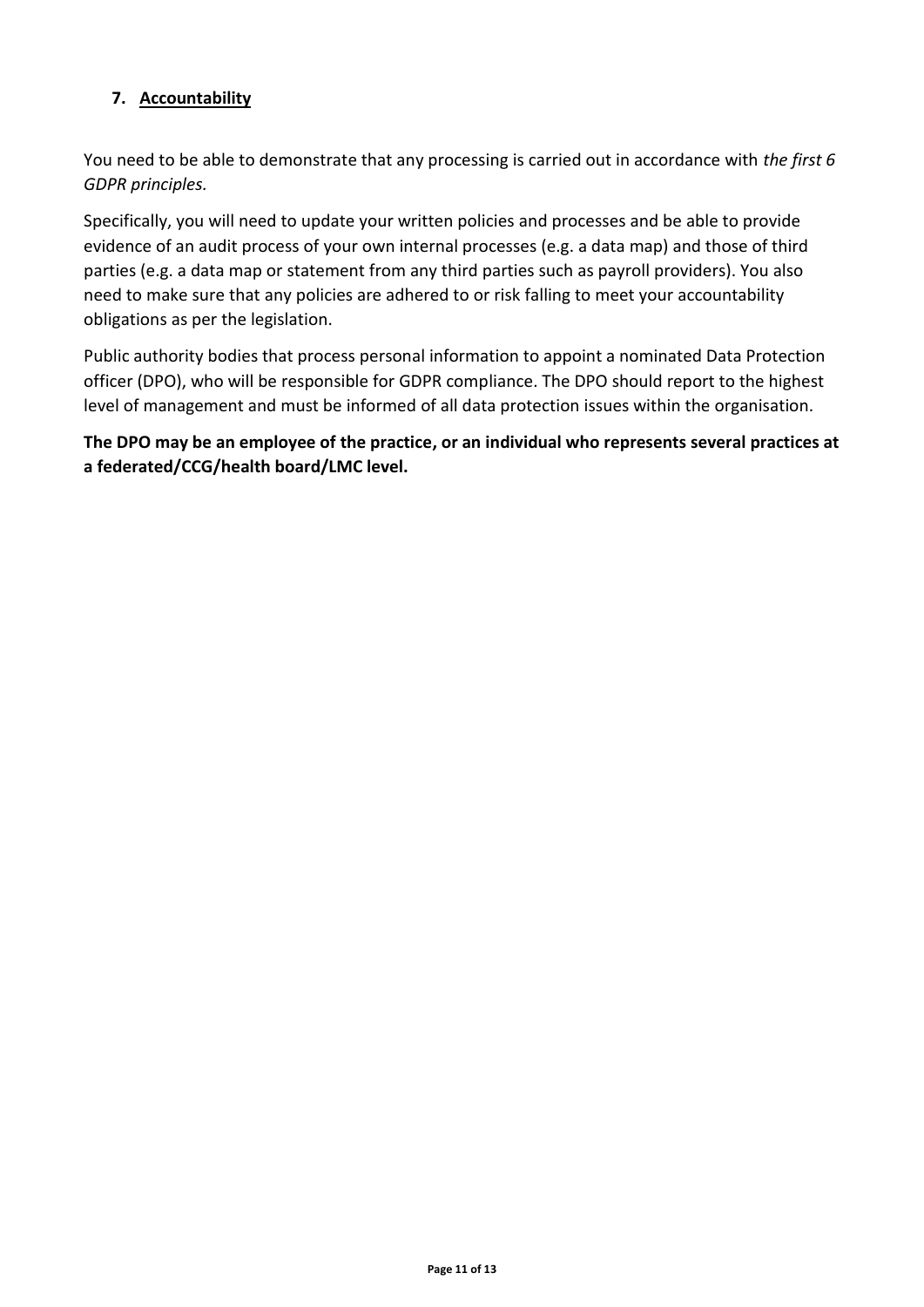### <span id="page-11-0"></span>**8. Data Subject Access Requests**

*Under the Data Protection Act*, any individual can make a 'subject access request' to any organisation that s/he believes is processing his or her personal data. This request must be in writing, for example by letter or e-mail. Once an organisation receives such a request it must respond promptly, or at the most within 40 calendar days. It must produce copies of the information it holds in an intelligible form. The organisation can charge up to £10 for doing this.

*Under the GDPR*, the right to submit a Subject Access Request and receive the information without undue delay is shortened to within 1 month. An extension of 2 months can be allowed if necessary taking into account the complexity of the request. A fee cannot be charged unless the request is "manifestly unfounded or excessive", in which case a fee may be charged or the request refused.

### **Retention and disposal of staff records**

The Data Protection Act 1998 itself does not specify any particular retention periods for employment data and records. However, it does specify that personal data should not be kept longer than necessary for the purpose for which it was processed and this is consistent with the GDPR.

It is recommended that employers assess retention times for different categories of employment data for job applicants, current employees and former employers. The retention times should be based on business needs, taking into account relevant professional guidelines and a risk analysis approach. When records are disposed of, this should be done securely and effectively, particularly with sensitive information.